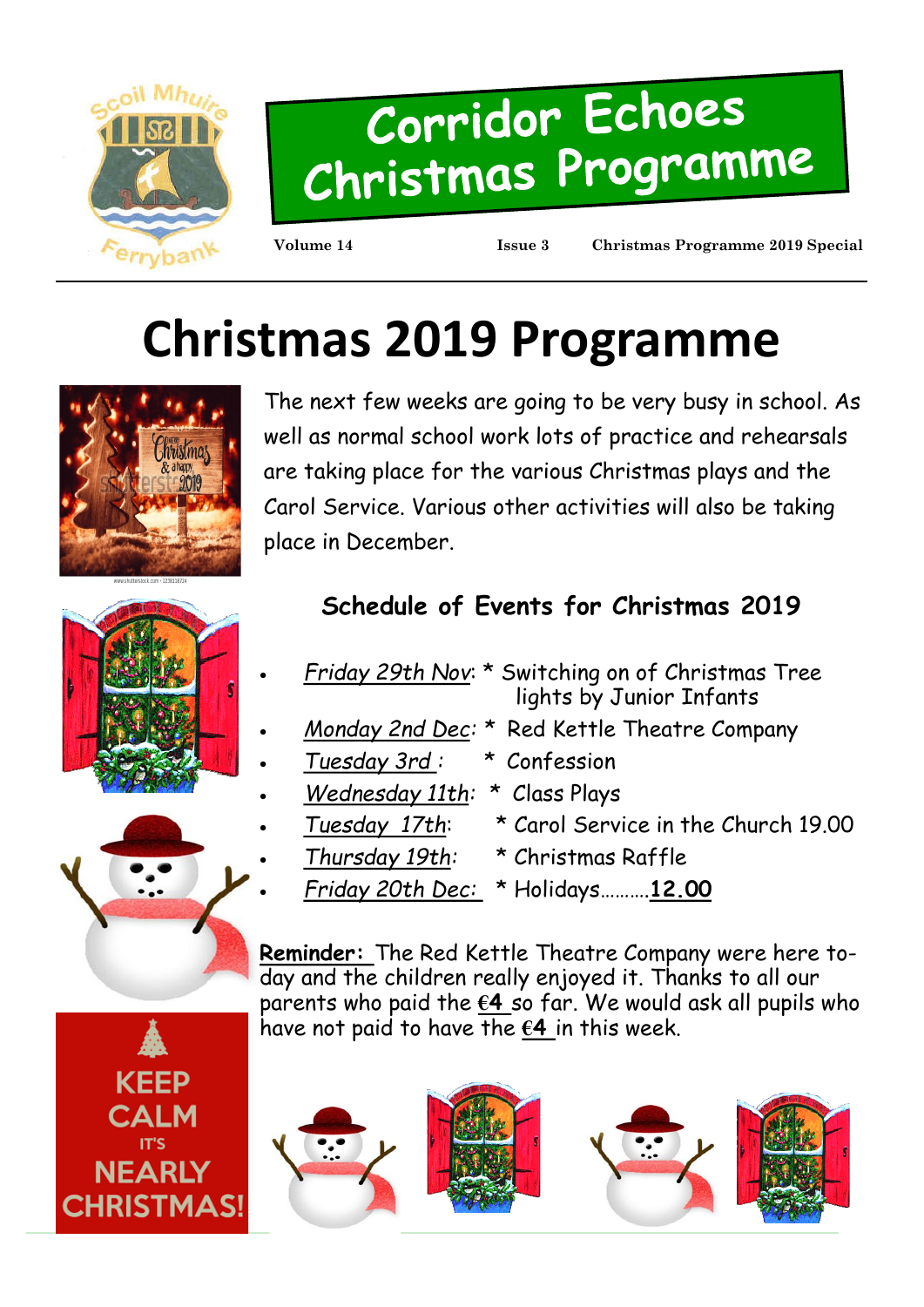

*There are a number of very important points to remember regarding the plays :- Each class has a time for their play and it will begin as close as possible to that time – but not before.* 

*Please* 

- *be on time for your son's play if attending. Each play is for that class only and all will be asked to leave after that play has finished.*
- The plays are for parents/ guardians (and grandparents) please make arrangements for babies and very young children to be minded as there won't be room in *the school. The boys and teachers have put a lot of effort into preparing for this day and we want parents to be able to hear what's going on.*
- *There will be plenty of time to take photographs before and after the play. Some parents like to record the play but please do not stand in front of other people.*
- *It is very important to note that there is no permission to publicise photographs and recordings. For this reason all such recordings are private and personal for each parent and must not appear on any form of social media.*
- *The Parents' Association have organised a Christmas Raffle and there are some amazing prizes to be won including vouchers up to a value of*

€*150!!! Tickets will be on sale in the school.*



*Carol Service*



Our annual Carol Service will take place in the Church on **Tuesday 17th December** at **7.00 pm.** The Carol Service is for 1st to 6th Class. The boys in the Infant classes are a bit too young at this stage but parents are welcome to bring them to the Church if they wish —to stay with the parents. Our Carol Service has been an annual school event since 1998 and we are very proud of that fact. There have been little changes to the format over the years but it still tells the Christmas story.

We invite everyone to the Church on the 19th to celebrate Christmas with us. The Christmas story is ecumenical so we hope to see the whole school community there on the night. The format of our Carol Service is that the Christmas story is told in readings, songs/ carols and drama.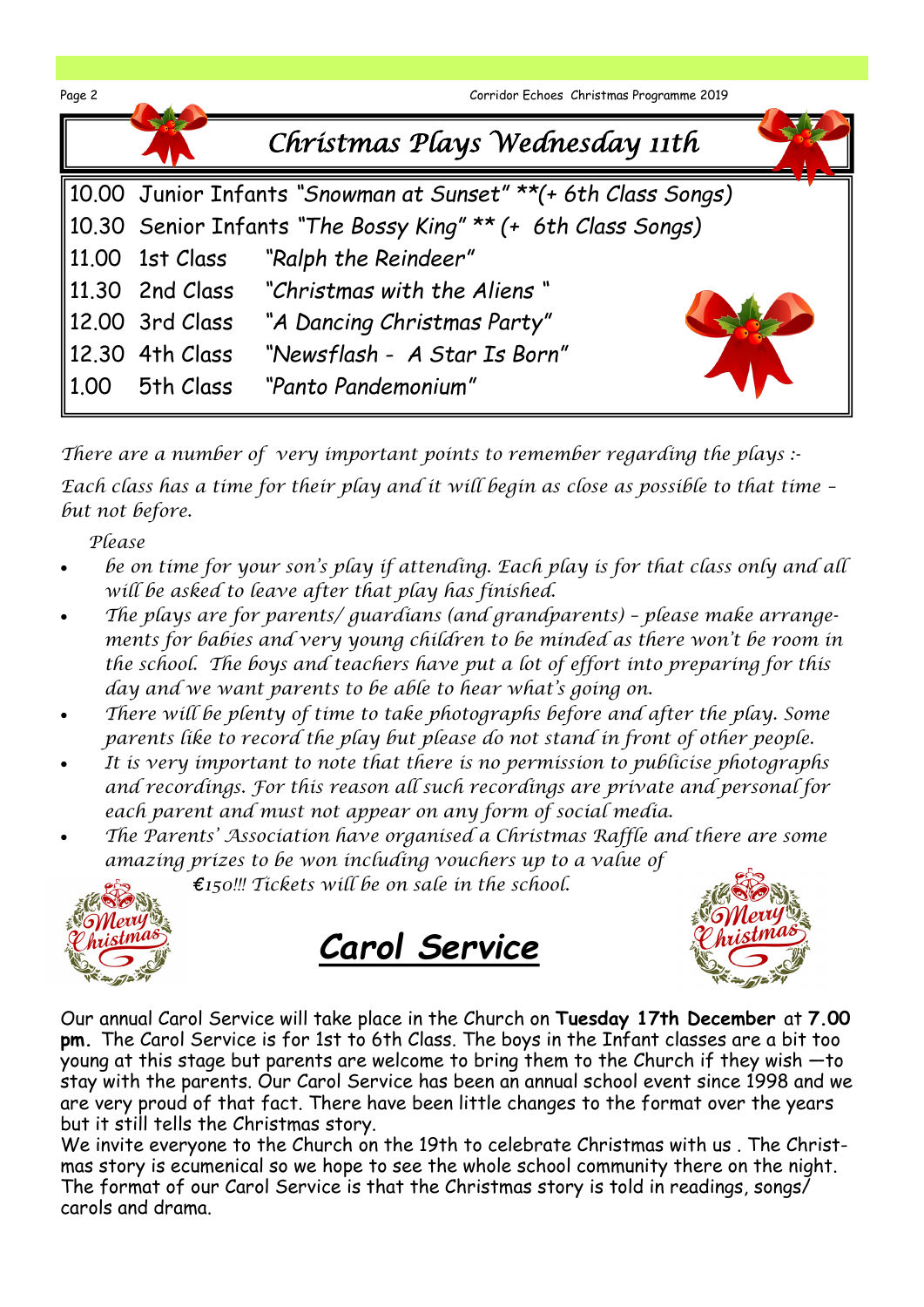#### **Christmas Raffle**

Our Parents' Association and caretaker David Hearne are busy organising our Christmas Raffle which has some wonderful prizes to be won. The money will go toward raising some much needed funds for the school. As most people are aware, schools do not receive sufficient funding to provide certain opportunities to pupils or even cover the day to day running/maintenance costs for a school. Fundraising is essential and we appreciate everybody's support.

Each pupil will be given a card, with ten lines to sell at a cost of  $\epsilon_2$  per line, or three lines for  $\epsilon$ 5. If a pupil returns a full card with the money before the deadline of Monday 16th December, they may take another card if they wish.

There are prizes for the class that collects the most over the next couple of weeks and also an individual prize for the pupil who collects the most money.

We truly appreciate your continued support and commitment to the school. Míle buíochas do gach duine!

There are some amazing prizes up for grabs. We've listed a small number of them below but there are many more. For just  $\epsilon$ 2 you could be in with the chance of winning:

- **1. A** weekend away to the value of  $\epsilon$ 300
- **2. Waterford Crystal worth €200**
- **3. Starbuck's hamper €70**
- **4. Stephen Street Barbers voucher €70**
- **5. Mobiletech.ie hamper €60**
- **6. Heery's Meal voucher for €50**
- **7. Sweet hamper €40**

These are just some of the prizes. Lines can also be purchased from the office. The raffle will be held on Thursday 19th December.